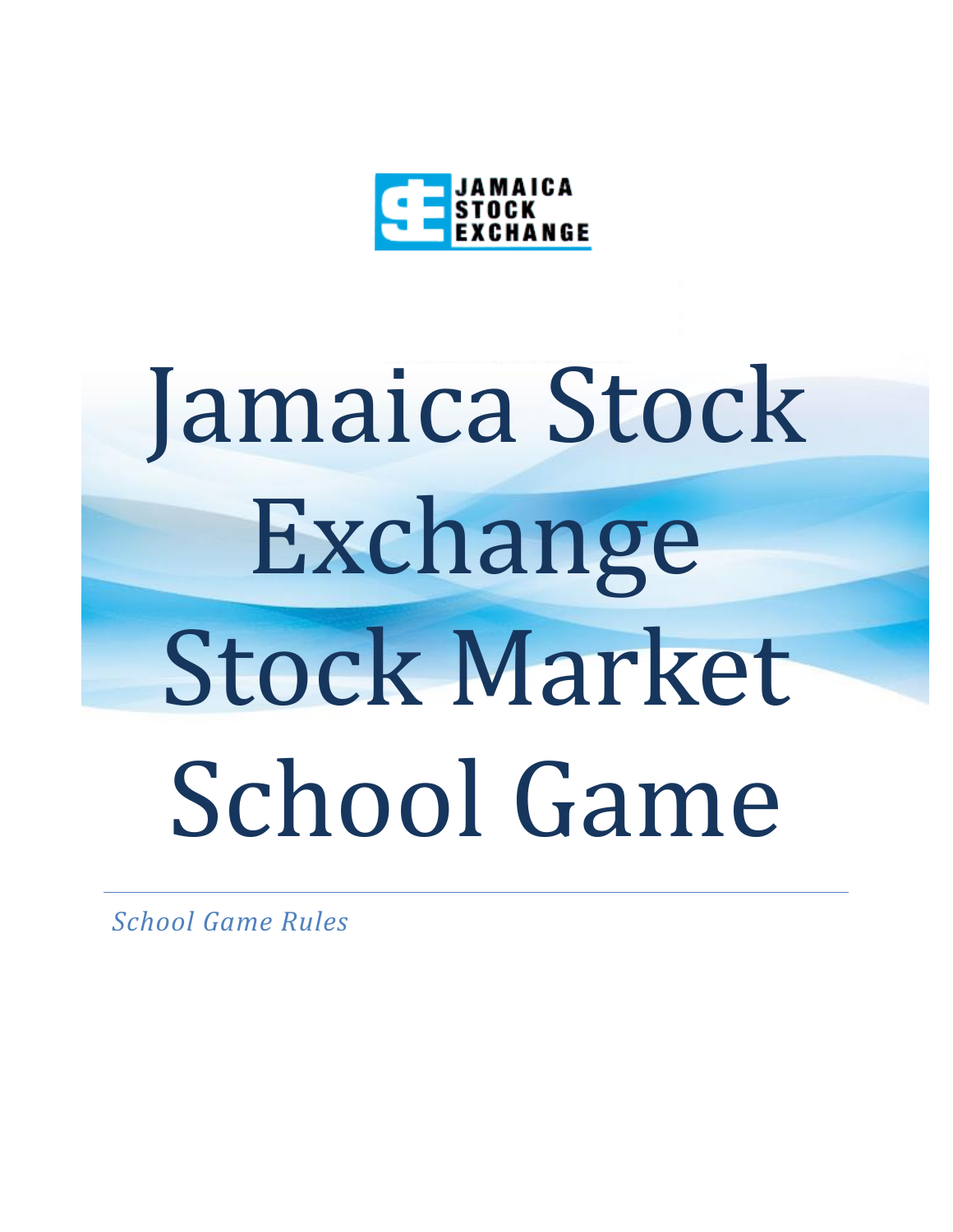## BACKGROUND

The JSE in its effort to provide creative, innovative and fun ways of introducing elements of trading on the stock market to all genres, in 2008, introduced and launched the Virtual Stock Market Game.

#### What is the Stock Market Game (SMG)?

The SMG is a simulation game the JSE developed to promote a better understanding of the stock market and how it works.

#### What are the Objectives?

The objectives of the SMG are to help students and teachers understand:

- 1. How to trade in the stock market
- 2. How to manage an equity portfolio
- 3. The costs and benefits involved in economic decision-making.

The SMG will also help to promote public understanding of the stock market and the economy and create awareness about the role of the stock market in a country's economic development.

#### Students:

The SMG for High Schools is aimed at High School Students in 4th to 6th form. It is designed to strengthen students' critical thinking skills, build confidence and self-esteem. Most importantly, the stock market game will instill an understanding of the need to save and invest at an early age and ensure that when students leave high school they have the basic knowledge of how to buy and sell shares.

The JSE also facilitates the Young Investor Game, for students at the Tertiary level.

#### Teachers:

The SMG for High School Teachers was developed to generate interest on how to create wealth through the buying and selling of shares on the market. The SMG has shown potential in motivating teachers to better plan for their future and to engage in financial planning, research, and use of investment products and services.

#### Likely Impact on Students & Teachers

The SMG allows students and teachers to:

- 1. Play a simulated game of trading on the JSE using virtual funds in the competition.
- 2. Build and manage their own portfolio based on stock traded on the Exchange.
- 3. Compete against other students/teachers.
- 4. Assist with building skills and gaining investing experience.
- 5. Access research resources and current market news to help make informed decisions.
- 6. View portfolio summaries, stock performance, order details and transaction history.
- 7. View charts showing portfolio performance.
- 8. View game summary highlights showing scores/positions for team.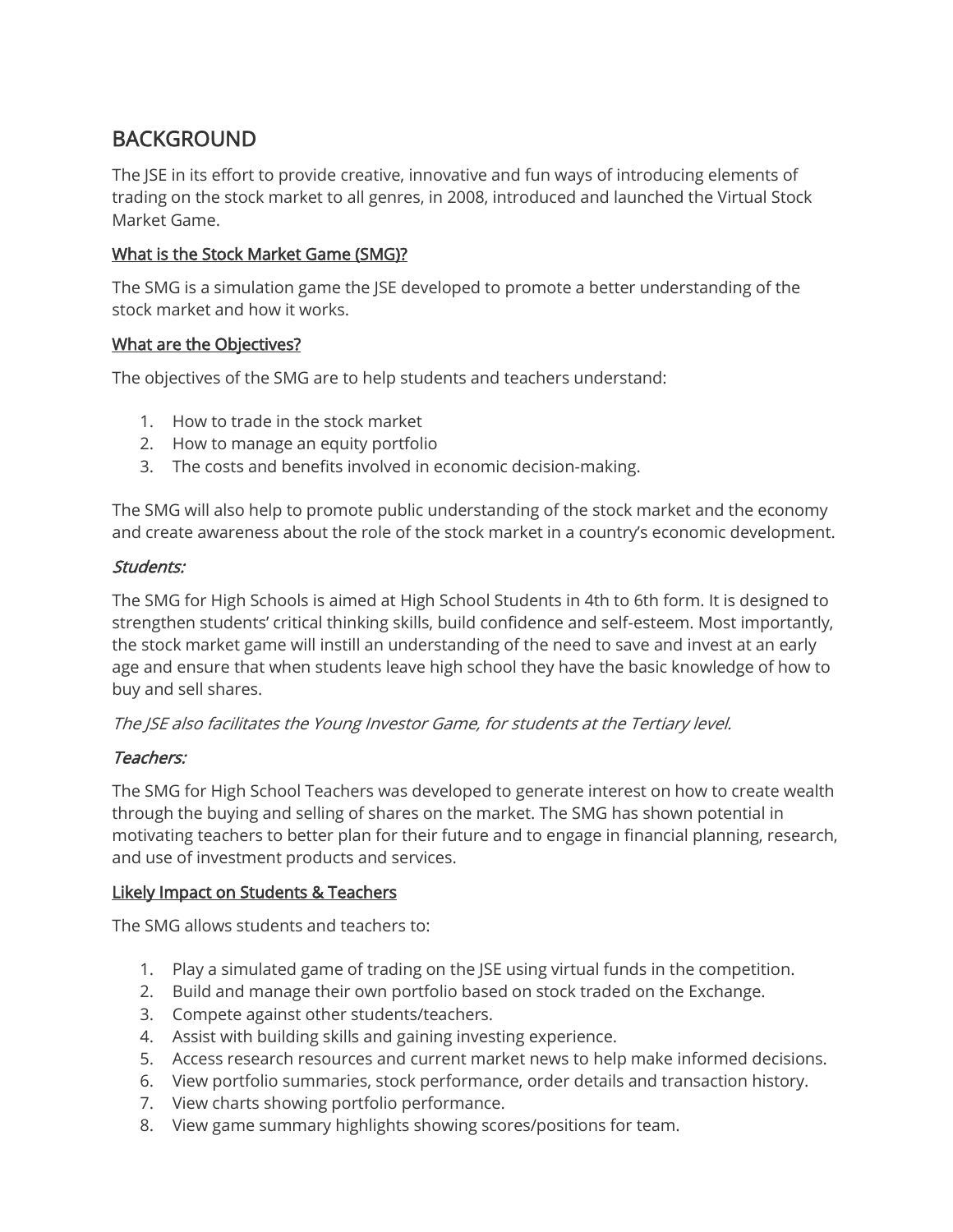# HERE'S HOW IT WORKS

#### 1) REGISTER

Access to the SMG is through the JSE's website and is open to six (6) students for the Student Game and two (2) teachers for the Teachers Game from any high school registered with the Ministry of Education.

The SMG is also registered with the Ministry of Education.

#### 2) VIRTUAL CASH

Students and Teachers are challenged to develop a successful investment portfolio by investing a virtual \$100,000 for the period of the game.

#### 3) PARTICIPATION

User roles are defined to ensure transparency and authorized access.

There are two user roles available: Portfolio Manager and Game Entrant. Students work in teams of six to investigate and gather news and data on potential investments.

#### 4) ACADEMIC ENRICHMENT

Students utilize a broad range of informational texts and evaluate current events as an integral part of the SMG experience.

Students and teachers can access company information from the JSE's and Listed Companies' websites, annual reports and newspaper articles.

#### 5) ADMINISTRATION

- The JSE new trading platform is akin to the JSE Online Trading platform in that all trades attract fees as well as General Consumption Tax (GCT).
- Administration and monitoring of the game will be done by selected members of the JSE and will be governed by the rules outlined.
- Each participant can view and update their own portfolio

#### 6) EASY TO LEARN

The Jamaica Stock Exchange will provide a login instruction video.

#### RULES & OPERATIONS

- 1. Students registering for the game must be associated with a high school and must be supervised by a teacher to be involved in the SMG.
- 2. Any student who previously participated in the SMG for High Schools will not be eligible.
- 3. The following persons are also not eligible to apply:
	- Persons working at the Jamaica Stock Exchange, Member Dealers or any other equity firm.
	- Relatives of individuals working at any of the above entities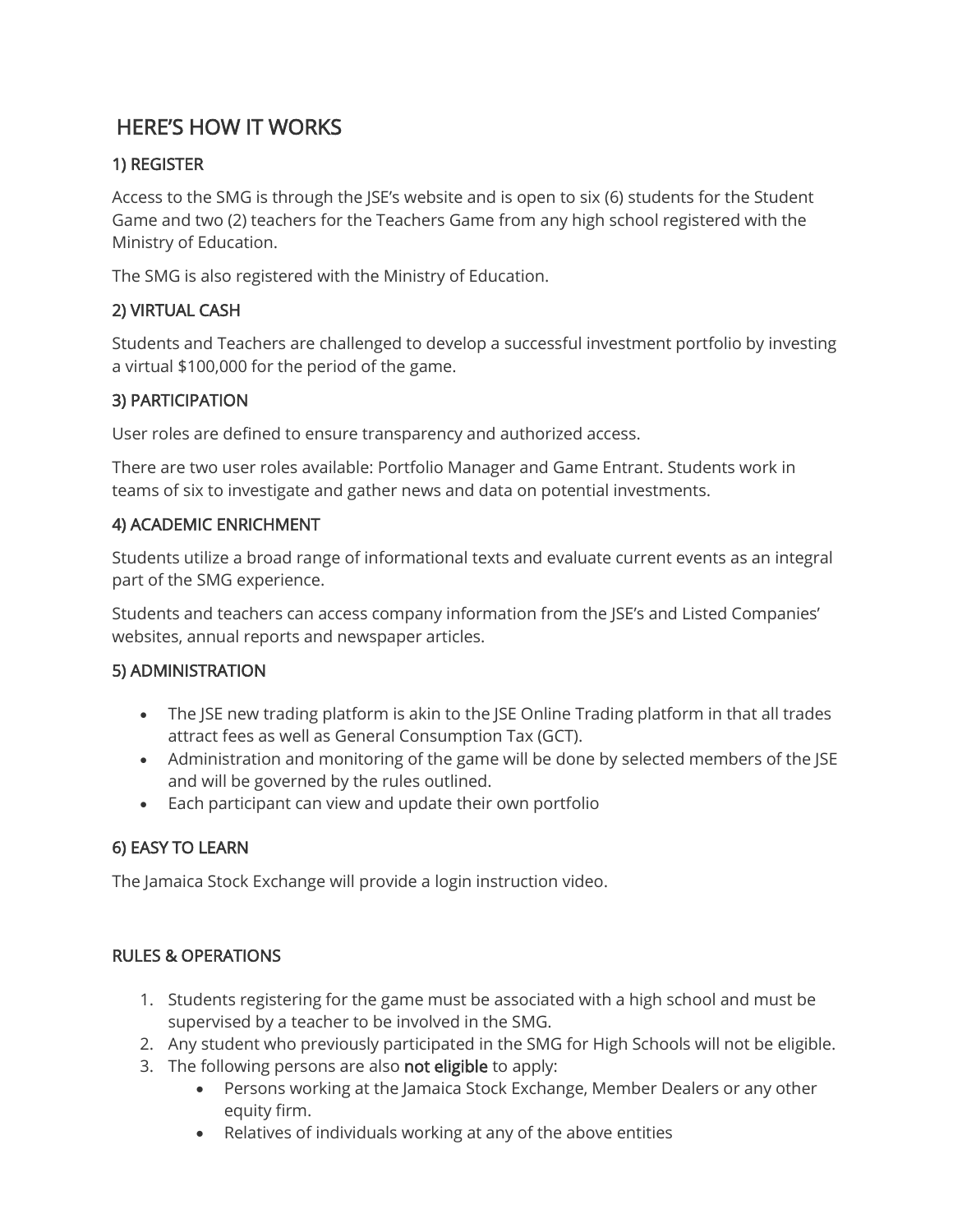- 4. Students will be required to complete a [students' registration form](https://www.jamstockex.com/wp-content/uploads/2021/11/STUDENT-Registration-Form-REVISED.pdf) and Teachers will complete the [teachers' registration form](https://www.jamstockex.com/wp-content/uploads/2021/11/TEACHERS-Registration-Form-REVISED.pdf) and thereafter email it to [charlette.nugent@jamstockex.com](mailto:charlette.nugent@jamstockex.com) copied to [jsemarketing@jamstockex.com.](mailto:jsemarketing@jamstockex.com)
- 5. Individuals can enter by completing the registration form as is applicable, which can be found on the JSE's website.
- 6. The competition will run for a seven (7) month period each year, i.e., October April, after which the winner will be determined.
- 7. Each student and teacher are given a portfolio with JA\$100,000 virtual money to invest in common stocks listed on the JSE's Main or Junior Market.
- 8. There will be JSE, JCSD fees charged for transactions as well as GCT
- 9. NO broker fee will be charged for transactions.
- 10. Interest is not paid on cash balance in the portfolio.
- 11. Trading can ONLY be done between the hours of 1:30 p.m. 12:00 mid-night each day, Monday to Friday.
- 12. All trades must be done on the same day (stocks bought or sold must trade on that day of the transactions).
- 13. All buy and sell orders must be a minimum of 100 shares.
- 14. Stock prices are based on real time market prices during the hours of 9:30 a. to the close of the market at 1:00 p.m.
- 15. Selection of stocks for the portfolio after the close of the market will be based on the day's closing price.
- 16. The portfolio trading represents 'true' activities in the market.
- 17. The Portfolio value will be based on the end of day/real time prices.
- 18. A record of your portfolio and transactions will be available daily.
- 19. Individuals will not be allowed to reset their portfolio.
- 20. Return on portfolio will be aligned with Corporate Actions such as dividends, bonus, stock split or any other corporate action.
- 21. The Game will provide research resource and current market information to help make informed decisions.
- 22. The Game will provide a summary page showing the ranking of each individual based on portfolio performance and value.
- 23. Individuals will be able to view portfolio summaries, stock performance, order details and transaction history.
- 24. It will be the responsibilities of each individual to conduct their own research and review analysis done by Brokers on their website.
- 25. The top three students and teachers with the highest portfolio values at the end of the period are declared the winners.
- 26. The school (students only) with the highest aggregate is crowned the JSE School Champion.
- 27. It is the responsibility of each individual to read, understand, learn and abide by all the rules.

# PROCEDURE TO ENTER THE SMG

- 1. Read all rules carefully and thoroughly.
- 2. Watch the Training Video.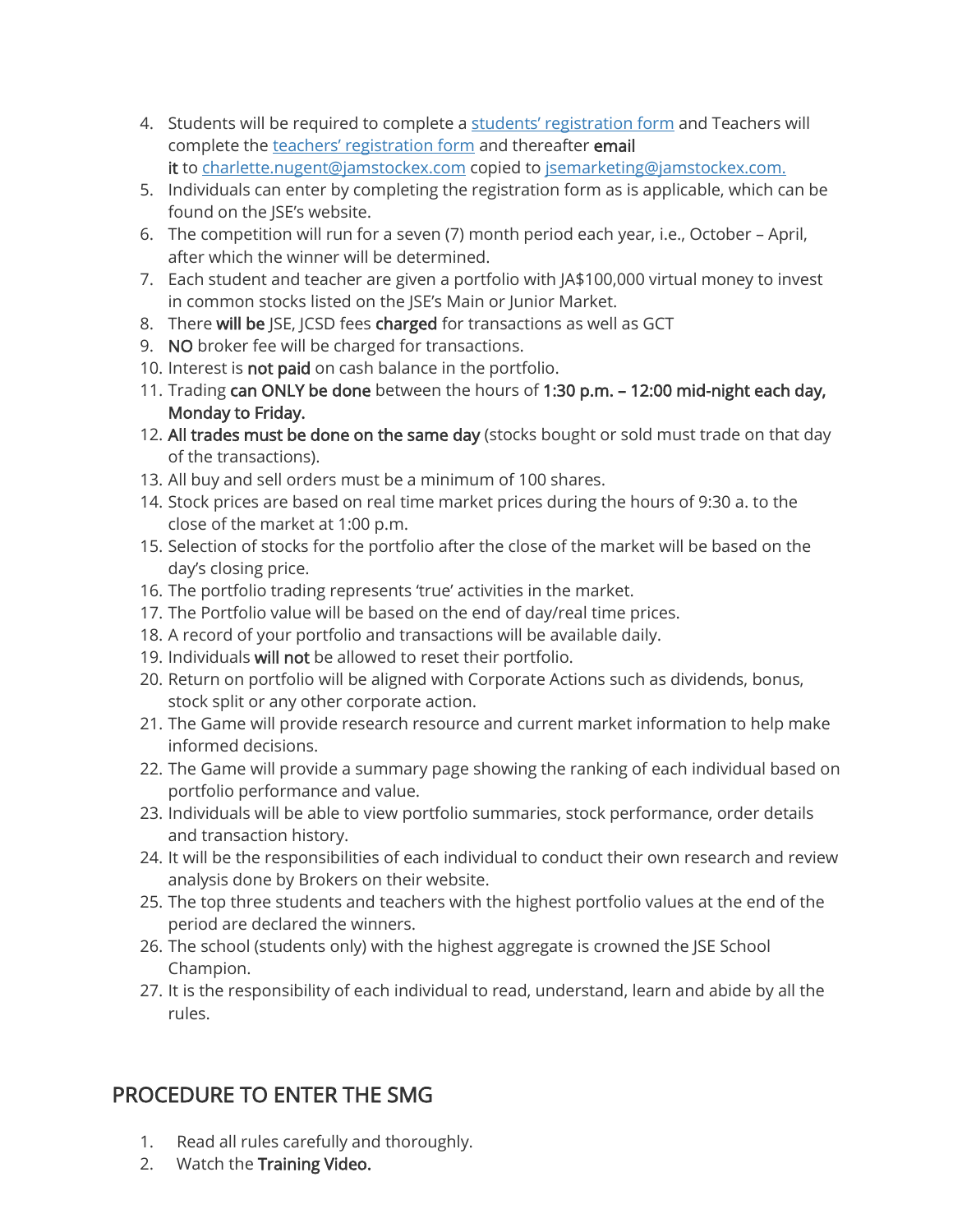- 3. Complete the respective SMG Game Registration Form.
- 4. Set up an account with a \*username in the section called Stock Market Game for High School 2021-2022 or Teachers Game For High School 2021-2022.
- 5. After your account is approved, each individual will be allotted \$100,000 virtual money to start their investment.
- 6. Teachers entering in the teacher's game must log in to the Teachers Game section (no Student is allowed to be in the Teachers' Game section).
- 7. Students entering in the student's game must log in to the Student Game section (No Teacher is allowed to be in the Students' Game section).
- 8. Reminder that there needs to be six (6) students and two (2) teachers entering on behalf of their school.
- 9. Stocks can be traded (bought or sold) in the Game between the hours of 1:00 p.m. to 12:00 midnight

#### \*USERNAME – In order to correctly identify students and teachers, please ensure the following is adhered to, as it relates to the username.

1.

- 1. Either use your first name or initial and last name e.g. (L. Williams or Lorna Williams)
- 2. Make sure your school's name is selected at the appropriate section
- 3. Another format could be first or last name including school. e.g. (Donovan Titchfield or Smith Titchfield)
- 4. Absolutely NO ALIASES will be accepted or approved

A training/tutorial will be provided to participants of the game on how to use the technology and how to access the JSE's website and to assist with data gathering/research.

## SYSTEM REQUIREMENTS

#### 1. Internet Access

To use the JSE SMG, you must be able to access the Internet, either through a dial-up modem that connects through a phone line or via Wireless connection.

#### 2. Software

We recommend you use the latest version of either Internet Explorer or Firefox as your Web browser. You can download the software for free and check the system requirements by clicking on the links below:

- 1. [Microsoft Internet Explorer 11](http://www.microsoft.com/windows/ie/downloads/default.asp)
- 2. [Firefox 41 or 41](http://www.mozilla.com/en-US/firefox/)

While each browser has its own software and hardware requirements, we recommend you play the SMG with Windows.